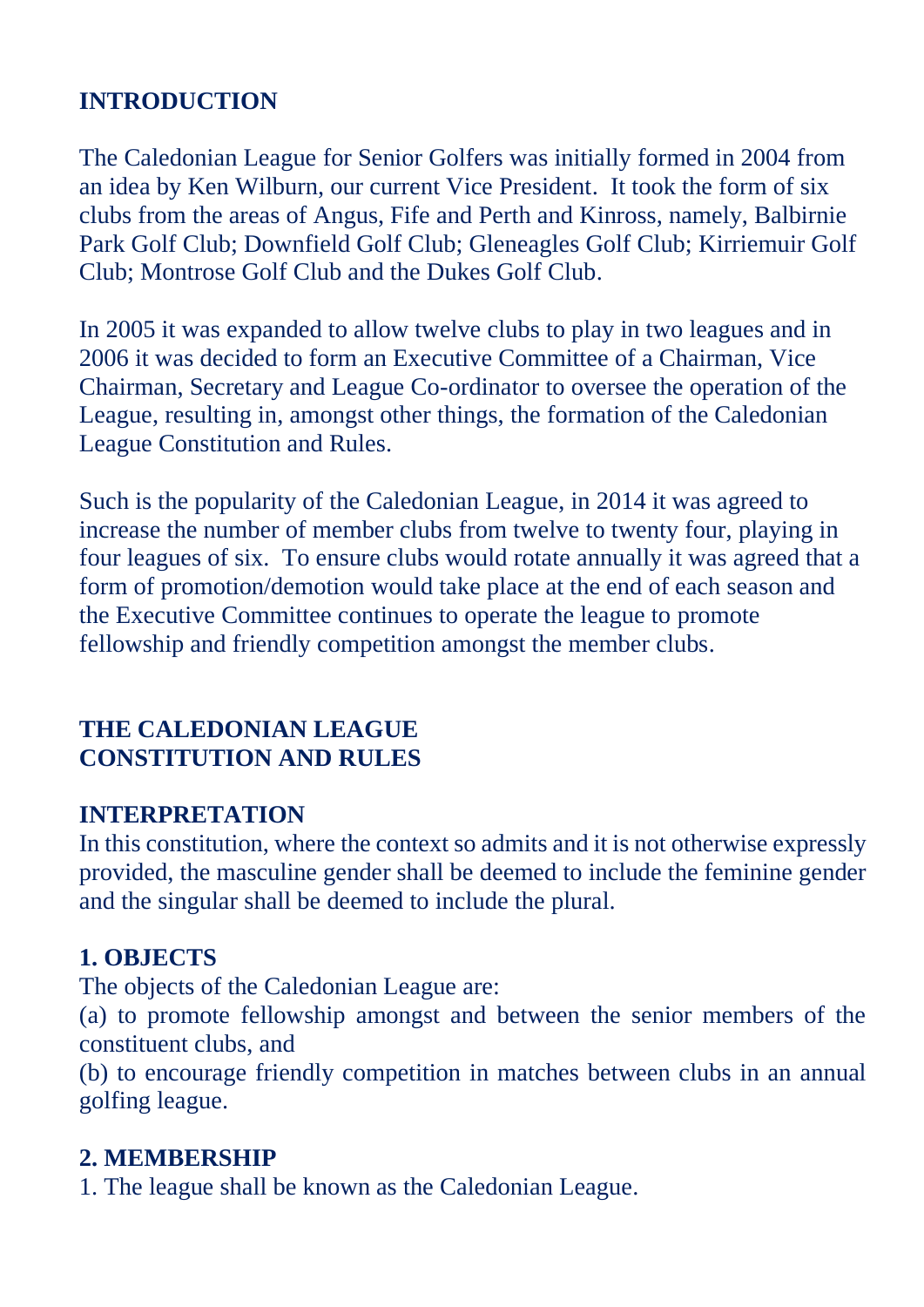2. All applications for membership of the league shall be submitted in writing to the Secretary, who shall confirm receipt of same and refer the application to the next general meeting of the league for approval as a suitable replacement. (New clause 2021)

3. All such approved applicants shall be listed in order of application and, in the event of a vacancy arising, invited in that order to replace the constituent club in its position in the league. (New clause 2021)

4. Wherever possible, a constituent club wishing to withdraw from membership of the league shall give notice to the Secretary of its intention not later than 31st August in any year to allow alternative arrangements to be made for the next season. (Amended 2021)

5. All applicant and constituent clubs shall own, lease or otherwise have the rights to play on an 18-hole golf course, complete with the facilities for pre- and post-match hospitality. (New clause 2021)

6. Players eligible to play in league matches shall be members of the constituent clubs who are over fifty years old and have a world handicap index, with a maximum course handicap allowance of 28. (Amended 2016, 2019 & 2021)

### **3. LEAGUE FORMAT**

1. The league shall comprise twenty-four golf clubs, arranged in four divisions, each division not exceeding six clubs in number. (Amended 2014)

2. Each club shall play ten matches in its respective division, five at home and five away, generally at fortnightly intervals over the season, starting in April/May and ending in August. (Amended 2016)

3 (a) In course of a match, if any putting green is or becomes unplayable, the hole shall be halved. If more than two putting greens are or become unplayable, all games so affected shall not be completed. **(**Amended 2010**)**

3 (b) If, due to inclement weather or other unforeseeable circumstance a match is not started or has to be abandoned before four games have been completed, then both clubs shall agree to rearrange and play the match as soon as possible thereafter on a mutually convenient date and time, no later than 21 days prior to the date of presentation of the trophies. (In this regard, the home club shall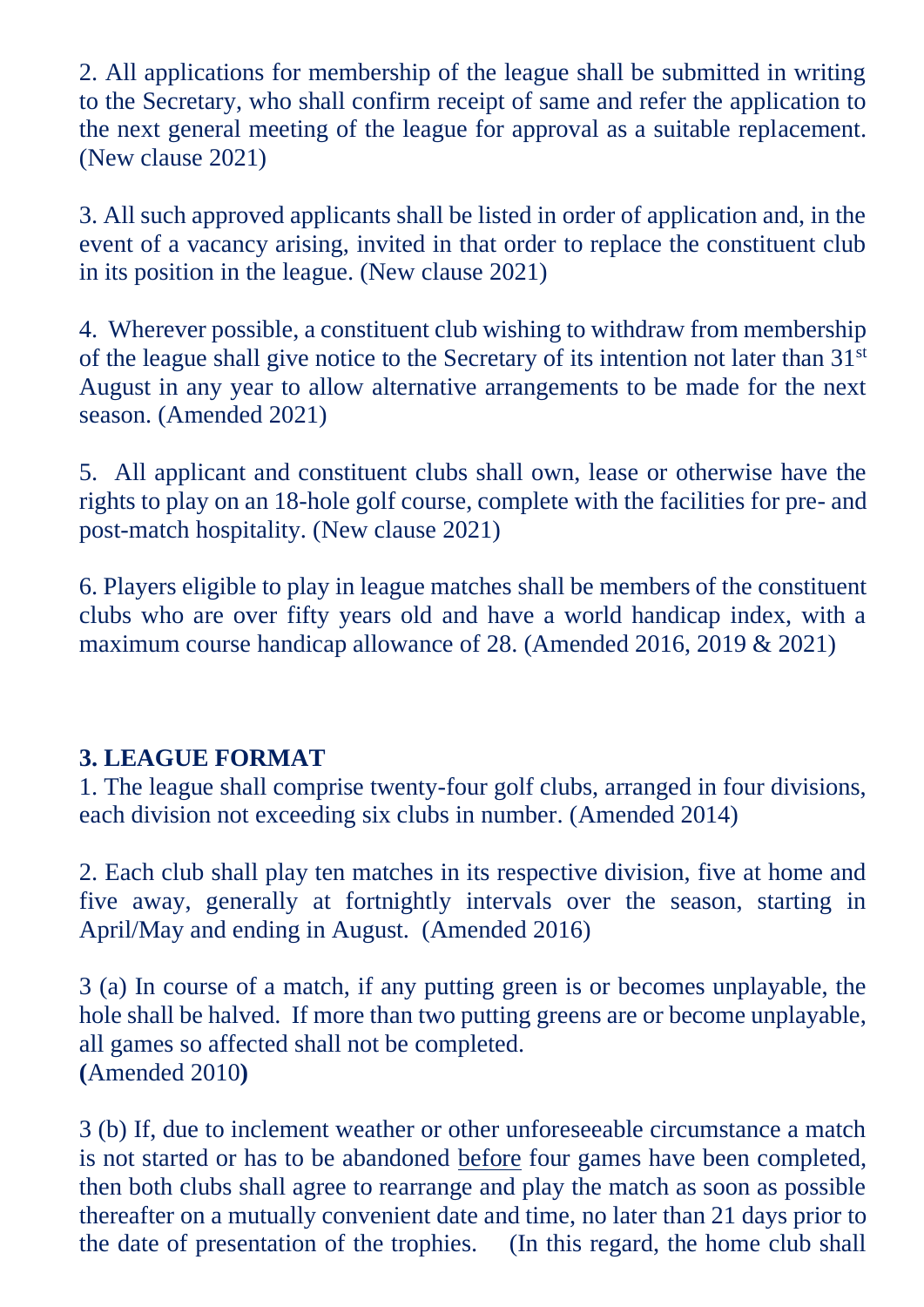offer three alternative dates and inform the League Coordinator of the agreed rescheduled date. Failure of the home club to offer alternative dates or of either club to agree a rescheduled date shall result in the match being forfeited by the offending club.) If, due to the above reasons, a match has to be abandoned after four games have been completed then the match shall be deemed to have been completed and the result reported to the League Coordinator in accordance with Clause 5.1. Failure of a club to appear at a scheduled match prior to the agreed tee off time shall result in the match being forfeited by the offending club. (Amended 2008 & 2016)

4. The clubs with the highest points total in each of the divisions at the end of the season shall receive a trophy. Trophies shall normally be presented at an end-of-season event, with two players attending from each club, to be held at an agreed venue.

5. To ensure the greatest possible mix of the twenty-four clubs meeting in competition over the years, the composition of the divisions shall change every year with the two clubs having the lowest points totals at the end of the season in Divisions A, B, C and D being exchanged with the two clubs having the highest points totals in Divisions B, C, D and A respectively, for the start of the new season. (Amended 2014 & 2016)

6. To determine the Caledonian League Champions of the year, the 4 Divisional winners shall take part in an annual end of season competition during the first three weeks of September, with 2 semi-finals between the 4 Divisional winners (Division A v Division C and Division B v Division D) and a final, all played with teams of 12 members: the semi-finals to be played on a date agreed between the two teams, no later than one week prior to the date of the final, with three 4 ball games taking place at each of the respective clubs' courses: games 1, 3  $\&$  5 at the winners of Division A  $\&$  B and games 2, 4  $\&$  6 at the winners of Division C & D. The date and venue of the final shall be arranged by the Executive Committee. In the event of any of the matches finishing in a tie, the winner shall be the team with the higher aggregate of holes up in all six games. The format of the matches otherwise will be all in accordance with the relevant approved rules. (Amended 2016 & 2021)

7. The home team shall be responsible for the cost of hospitality to the visiting team, including rolls and coffee on arrival, free use of the course and high tea or similar after the match. In the event of a match having to be replayed, the additional costs of catering shall be shared equally by both clubs. Generally,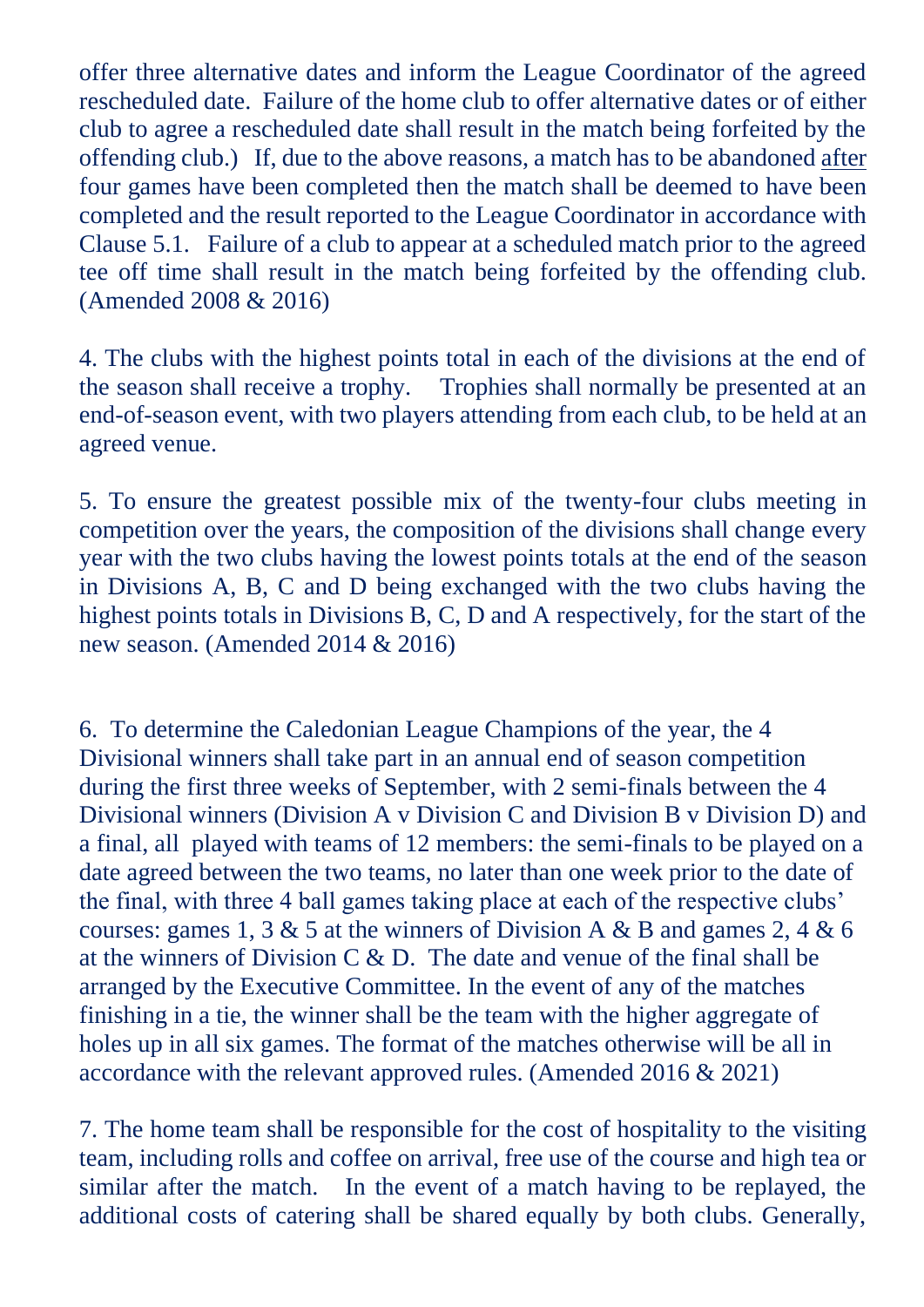dress at the meal shall be *smart casual*, unless otherwise agreed by the team captains. **(**Amended 2010 & 2021**)**

## **4. MATCH FORMAT**

1. All matches shall be played between teams of twelve members competing in six 4-ball better ball games. Teams shall be selected in ascending handicap order. The home club shall decide the order of play. (Amended 2007)

2. In the event of any team being incomplete (i.e. with less than twelve members) every effort shall be made, by agreement between the team captains, to ensure that all members present take part in the match.

3. Match tees shall be decided by the home club. All players shall take their course handicaps for the match tees from the home club's course and slope rating table. In all games the lowest course handicap shall go to scratch and 9/10 course handicap difference applied to the other three players, with 0.5 and above being rounded up. Strokes shall be taken in accordance with the index for the course as stated on the course scorecard. (Amended 2009, 2016 & 2021)

4. One point shall be gained for each game won and a half point for each game drawn.

5. Notwithstanding when the game is won, players may agree to play on and finish on the  $18<sup>th</sup>$  green.

### **5. SCORING**

1. The home club shall be responsible for reporting match results to the League Co-ordinator by telephone or email, specifying the game points won by each club, within 48 hours of a match.

2. The League Co-ordinator shall award two points to a match winning team and one to each team in a halved match.

3. The League Co-ordinator shall maintain records of all matches played, games points, match results and points and positions within each division, and circulate details on a regular basis to the nominated representatives of the constituent clubs or via the League website. (Amended 2021)

4. Should the end-of-season match point totals of two or more clubs in any division be equal, the final positions shall be decided by the total of game points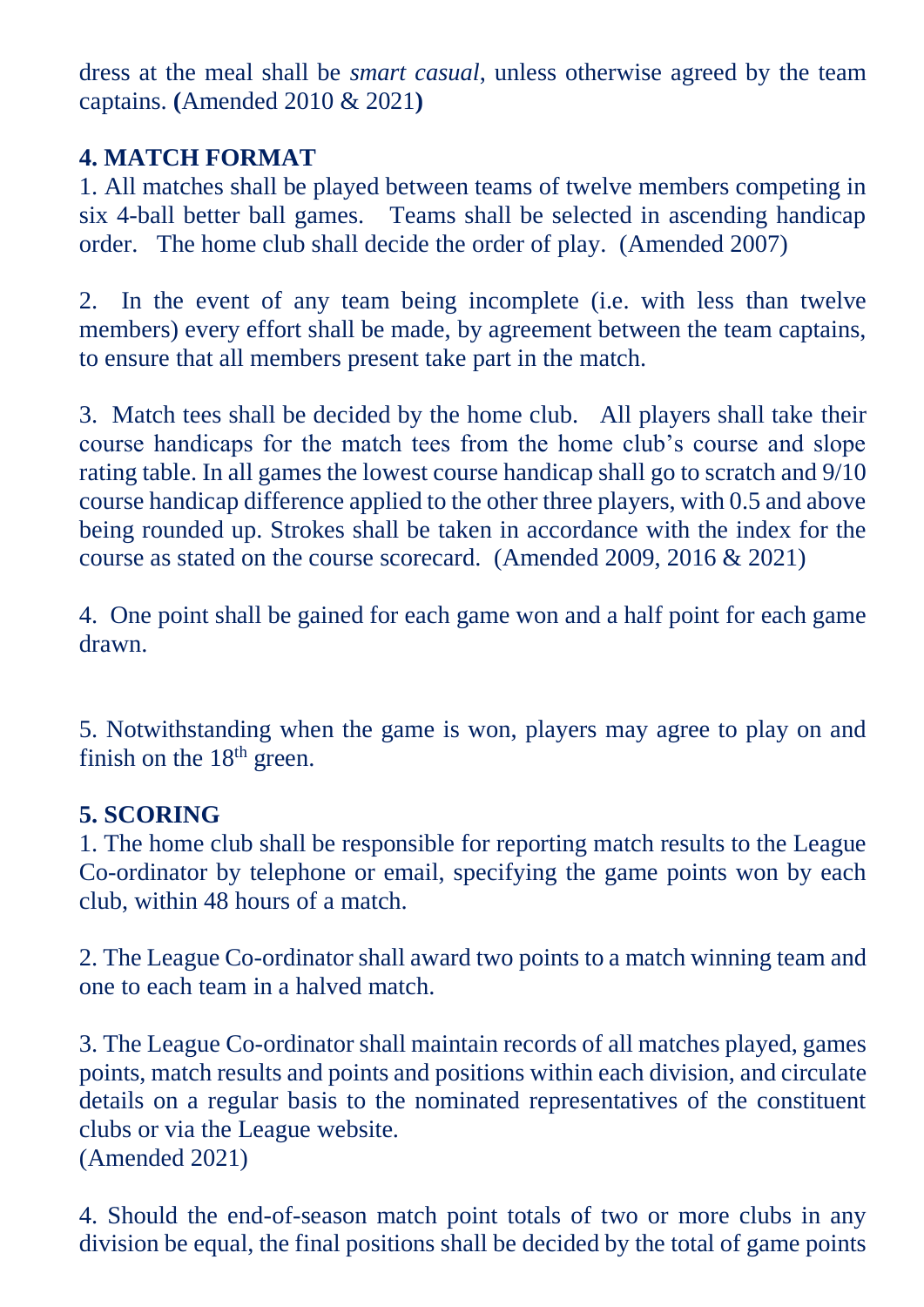won by the clubs. In the event of the clubs still being tied, the winner shall be the club with the highest number of match points won away from home, and if still equal, the number of away game points won.

## **6. ANNUAL GENERAL MEETING**

1. Each constituent club shall nominate up to two representative**s** to attend general meetings of the league as required.

2. There shall be at least one general meeting per annum, fixed to take place not later than six months from the last match of the season.

3. Club representatives shall be given not less than 21 clear days' notice of a general meeting, in writing by email or letter.

4. The Chairman shall preside at all general meetings, in whose absence the Vice Chairman, and in the absence of both, a Committee Member by agreement of those present.

5. The quorum necessary at the start of a general meeting shall be not less than 16 constituent clubs represented. Should there be less than 16 present, those present shall fix the time and place of another meeting. (Amended 2014)

6. Each constituent club shall have one vote. All decisions shall be made by a simple majority of votes of club representatives present and, in the case of a tied vote only, the Chairman shall have a casting vote. Proxy votes shall not be accepted.

7. Any amendments to the Constitution and Rules shall be made at the annual general meeting or a special general meeting called for this purpose. In this regard, proposed amendments must be notified to the Secretary in writing not later than 7 days prior to the meeting to allow for proper notice to be given.

8. The agenda for a general meeting shall include the following: Apologies for absence Minutes of the previous meeting Chairman's report Any other reports Adjustments to membership Notices of motion Approval of Constitution and Rules Elections to Committee